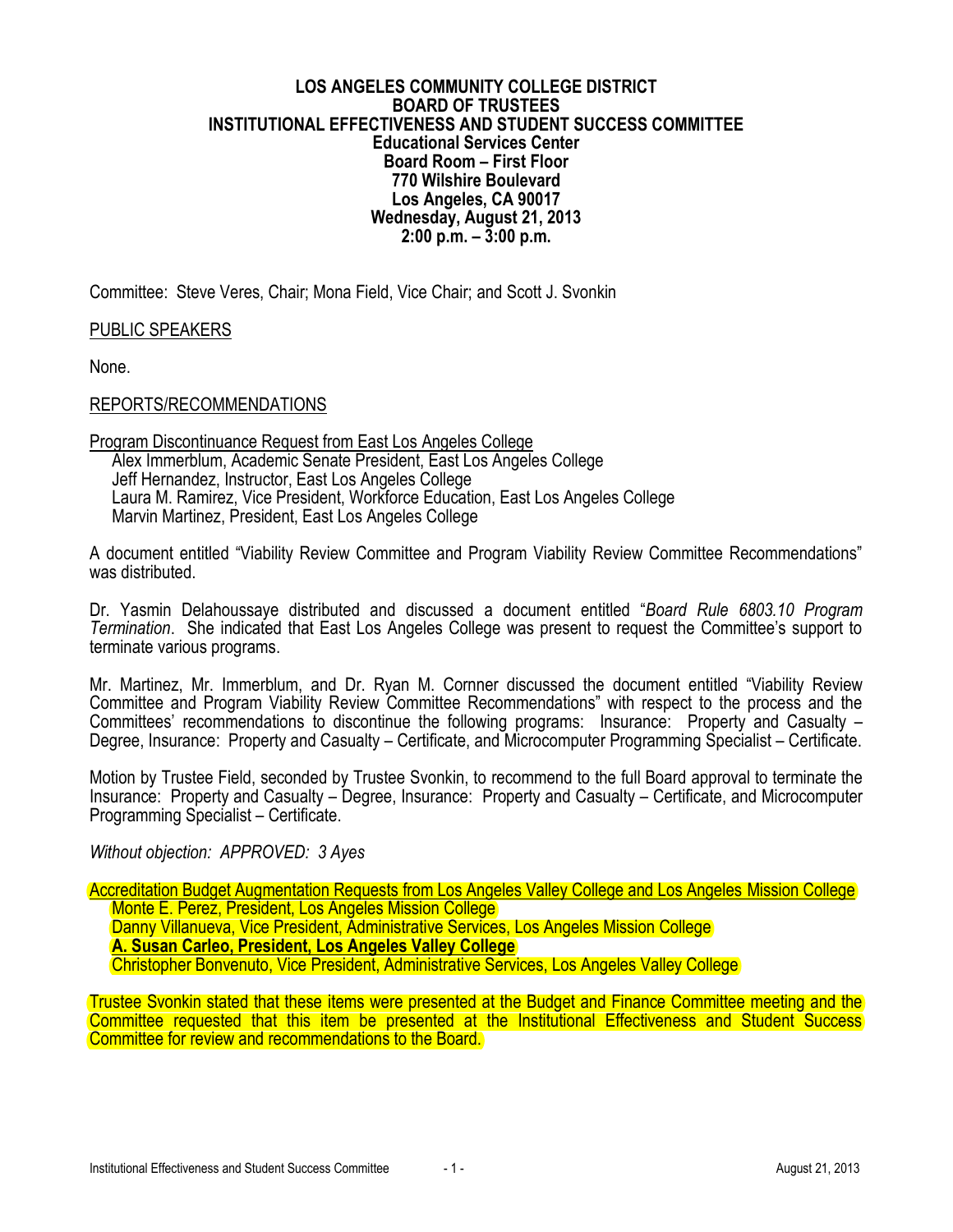Dr. Delahoussaye discussed the augmentation requests for Los Angeles Mission College (LAMC) and Los Angeles Valley College (LAVC). She deferred to Mr. Christopher Bonvenuto.

Mr. Bonvenuto distributed and discussed a document entitled "LAVC Accreditation Support Budget Request" with respect to the amounts requested and the explanations of the expenditures of the augmentation funds request related to SLO Assessment, Integrated Planning, and Data Capacity/Decision Making & Planning Infrastructure.

Trustee Veres entertained a motion to approve the LAVC augmentation request with the exception of the SLO one-time assessment for \$14,000 and the SLO ongoing assessment for \$40,000, thereby reducing the requested total amount by \$54,000.

Motion by Trustee Field, seconded by Trustee Svonkin, to recommend to the full Board approval of the Accreditation Support Budget request for LAVC minus \$54,000 with the option to readdress the Committee, if needed, to request additional funds.

Without objection: *APPROVED: 3 Ayes*

Dr. Delahoussaye distributed and discussed a memorandum entitled "Request for Budget Augmentation to Address Accreditation Recommendations" on behalf of LAMC.

For the record, Trustee Field recommended that LAVC seek an expert accreditation consultant similar to the one for LAMC.

Dr. Delahoussaye responded that LAMC has different accreditation issues to address and that LAVC has a plan in place at this time.

Motion by Trustee Svonkin, seconded by Trustee Field, to recommend to the full Board approval of the Accreditation Budget Augmentation request for LAMC.

Without objection: *APPROVED: 3 Ayes*

Discussion of Los Angeles Valley College Accrediting Commission of Community and Junior Colleges (ACCJC) **District Recommendations** 

Vinh Nguyen, Director, Budget and Management Analysis, Educational Services Center **A. Susan Carleo, President, Los Angeles Valley College** Christopher Bonvenuto, Vice President, Administrative Services, Los Angeles Valley College

Dr. Delahoussaye and Mr. Bonvenuto distributed and summarized a document entitled "Progress Report 2013 ACCJC accreditation – Valley College" with respect to the progress of ACCJC District Recommendation #1.

Trustee Veres requested that staff prepare a streamline approach with respect to an action plan implementing consequences/impact for those colleges with chronic deficits.

For the record, Trustee Field stated that Los Angeles Valley College has a five-year detailed plan in the document entitled "Progress Report 2013 ACCJC Accreditation – Valley College" on page 18 of 22.

Announcement of the District/District Academic Senate Summit on Accreditation Donald Gauthier, President, District Academic Senate, Educational Services Center

Yasmin Delahoussaye, Vice Chancellor, Educational Programs and Institutional Effectiveness

Dr. Delahoussaye distributed and discussed a document entitled "District-DAS Accreditation Summit – Changing Campus Culture and Meeting Accreditation Challenges."